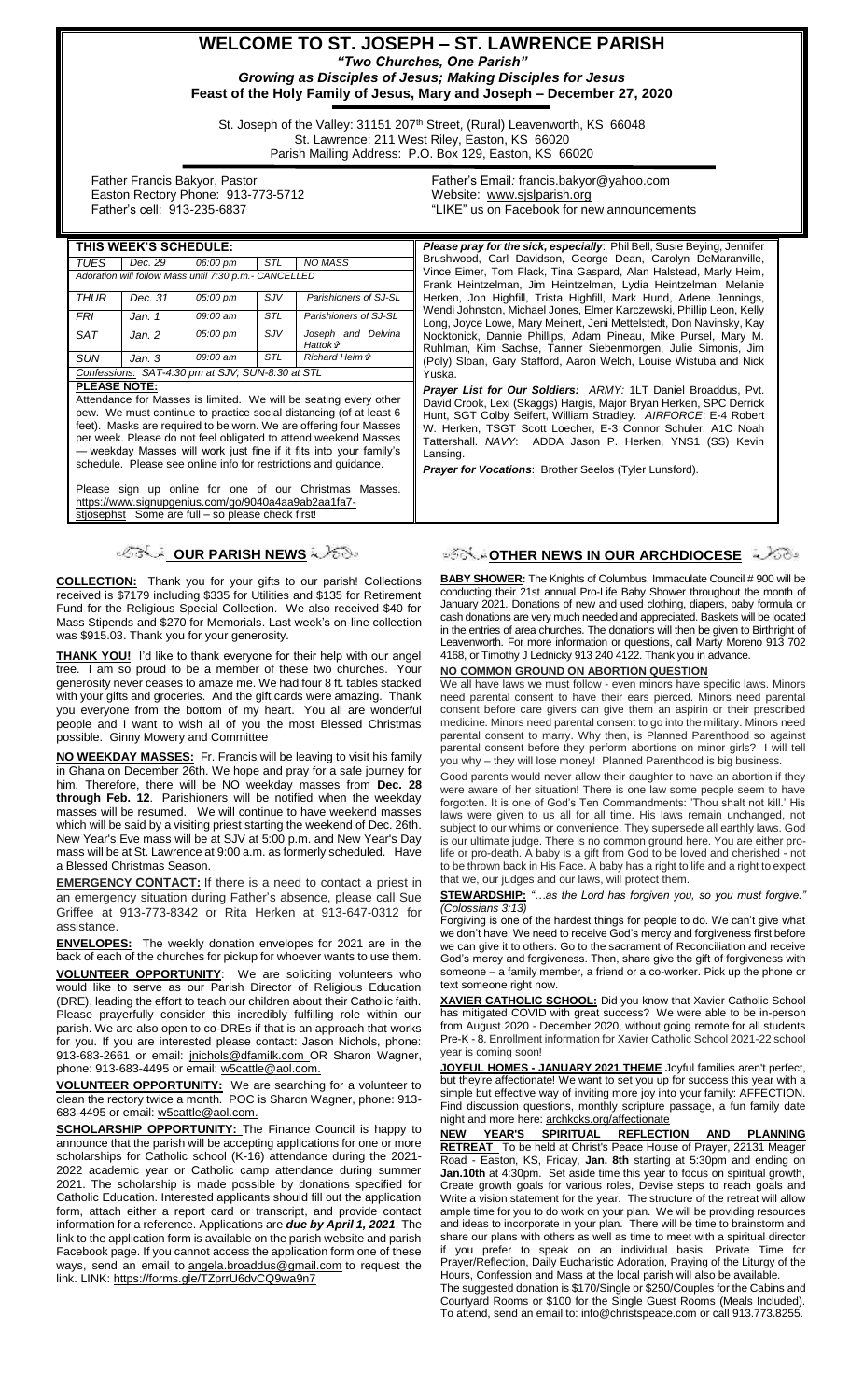**WELCOME TO ST. JOSEPH – ST. LAWRENCE PARISH** *"Two Churches, One Parish"* **Growing as Disciples of Jesus; Making Disciples for Jesus Dec. 27, 2020**

#### **PAGE 2 – bulletin (FOR POSTING ON THE CHURCH INTERNET SITE)**

**THE CALIX SOCIETY** (www.calixsociety.org) is a national association of Catholics in 12-Step recovery (AA, NA, OA, AlAnon, etc.). The Calix Society meets the first Friday of each month at Church of the Ascension in Overland Park. Since the first Friday of January is New Year's Day, the next meeting will be January 8th. For specific information on time and meeting format, call Neil at 913-645-7244, or Mary at 913-747-5039.

#### **"PLANNED GIVING BRIEF: END OF THE YEAR TAX PLANNING"**

Congress enacted two tax provisions to encourage charitable donations before the end of 2020. These include: 1. Increase in tax deduction for cash gifts: For donors that itemize their tax return, before the new legislation, the annual income limit was capped at 60% for cash gifts. The new legislation allows for charitable donations up to 100% of a donor's annual income. 2. New deduction: If you do not itemize when filing your tax return, to reduce your tax liability, you will be allowed to take a special tax deduction of up to \$300 for charitable donations. Visit the Archdiocesan planned giving website, CatholicPlannedGiving.com to learn more ways to maximize your financial resources to benefit your family, charitable giving, and make a grateful response to God for the abundant gifts in your life. As always, contact an attorney or tax advisor to learn what is best for your life.

### **CATHOLIC CHARITIES SNOWBALL 2021**

Due to COVID-19, many businesses have closed their doors, and many jobs have been lost. As more and more families are facing financial hardships, they are turning to Catholic Charities for help. Your support to our mission has never been more critical as we continue to provide help, hope and hospitality across our 21-county service area. Snow Ball 2021 is sure to be unforgettable as the event shifts to an entirely virtual experience. Guests will host their own version of Snow Ball in their homes, much like the founders who started Snow Ball with a potluck dinner and a small gathering of family and friends over 47 years ago. Register now to join us on Saturday, **January 16, 2021**. Our hope is to expand, engage and celebrate hundreds of Snow Ball parties across the agency's 21-county service footprint and beyond! [https://catholiccharitiesks.org/special](https://catholiccharitiesks.org/special-events/snow-ball/)[events/snow-ball/](https://catholiccharitiesks.org/special-events/snow-ball/) or Theresa Gaul 913.433.2068

### **MARCH FOR LIFE & TEENS ENCOUNTER CHRIST**

We made the difficult decision not to take a delegation to March for Life in January in DC. But this opens up the possibility for teens to attend the Teens Encounter Christ (TEC) retreat. We will provide a small group retreat experience for high schoolers **on January 16-18, 2021** at Prairie Star Ranch (PSR). We will be following social distancing and other safety procedures that allowed Camp Tekakwitha to happen. TEC is a 3-day retreat based on the Paschal Mystery of Jesus Christ. TEC involves 16 and older adolescents encountering Christ in a way that many have never experienced before. On a TEC retreat, you will have the opportunity to grow in your relationship with Christ through talks, group discussion, individual reflection, prayer, and sharing in the Sacraments. The weekend retreats are led by a team of youth, adults and a priest as spiritual director. To sign up go to: [www.sunflowertec.org](http://www.sunflowertec.org/)

**KANSAS MASS, MARCH & RALLY FOR LIFE IN TOPEKA!** The Kansas Mass, March & Rally for Life will take place this year in Topeka, KS on Thursday, **January 21st, 2021** to observe the National Day of Prayer for the Legal Protection of Unborn Children and the 48th anniversary of Roe vs. Wade. Let's stand up for the full restoration of the legal guarantee of the right to life, in penance for the over 60 million lives lost, and to end violations to the dignity of the human person - both child and mother - committed through the act of abortion! 10:30 am Mass with the Kansas Bishops – www.livestream.com/ArchKCK/KSMassforLife 12:00 pm March to the State Capitol for the Kansans for Life Rally – In-person! Unfortunately, due to Covid gathering restrictions, in-person Mass attendance this year is by invitation only. All are invited to join in the March for Life from the Topeka Performing Arts Center to the Kansans for Life Rally at the State Capitol steps. Visit www.archkck.org/prolife for updated information and details on the day's event.

**"EVERY DAY IN LOVE"** If you ate too many cookies at Christmas, it won't ruin your health if you eat well the rest of the year. Unfortunately, you also can't expect one salad per year to make you healthy! It's the little things, done daily, that affect our lives. Start this new year right by taking 7 date nights with your spouse to learn some simple, effective daily habits that will fill your 2021 with love! 7 Thursdays, **January 21- Mar 4**, 7:30-9pm Live on Zoom, with recordings available to registered participants Scholarships available More info and register: archkcks.org/everyday Questions? Brad DuPont: bdupont@archkck.org

**"COPING WITH LIFE ALONE" - PEER-TO-PEER GRIEF SUPPORT** – NOW AVAILABLE ONLINE "Coping with Life Alone ®" is a Beginning Experience® grief support program that meets each week for 8 weeks. The program helps those who have lost a love relationship due to death, divorce or separation, move through the experience of grief and loss into a future with renewed hope. Upcoming program dates: **February 1 through April 5,** 2021, 10 sessions Monday evenings, 6:30pm to 8:30pm Cost: \$50 This session will be held online using Zoom and requires internet access. Please register in advance and receive the program workbook plus detailed Zoom meeting instructions by going to www.beginningexperiencekc.org For additional information please contact Donna at (816-305-3760)

**ONLINE MASSES:** For those who may not be able to attend our parish masses, here are some of the masses that are available to watch on line or on television:

- For regular TV Channel 38 airs Sunday morning Mass at 7:00am each week.
- For Dish and DirecTV EWTN airs Sunday Mass a few times throughout the day.
- For livestream here are some you may wish to look up: Church of the Ascension, Overland Park - Sunday Masses at 8:15am, 10:00am, 11:45am & 5:00pm - <https://kcascension.org/>
	- o Queen of the Holy Rosary, Wea Sunday Mass at 8:30am
	- <https://qhrwea.church/watch-daily-mass> o St. Michael the Archangel, Leawood - Sunday Mass at 9:00am - <https://stmichaelcp.org/ecatholic-live>
- Here you can find links to Holy Masses online from different parishes all around the world. There is a link to see the calendar with the Catholic Holy Masses live online. Click on the chosen hour when you want to see the Holy Mass online[. https://mass-online.org/daily-holy](https://mass-online.org/daily-holy-mass-live-online)[mass-live-online](https://mass-online.org/daily-holy-mass-live-online)

**PRAYER FROM POPE FRANCIS DURING THE CORONAVIRUS PANDEMIC** O Mary, you shine continuously on our journey as a sign of salvation and hope. We entrust ourselves to you, Health of the Sick. At the foot of the Cross you participated in Jesus' pain, with steadfast faith. You, Salvation of the Roman People, know what we need. We are certain that you will provide, so that, as you did at Cana of Galilee, joy and feasting might return after this moment of trial.

Help us, Mother of Divine Love, to conform ourselves to the Father's will and to do what Jesus tells us. He who took our sufferings upon Himself, and bore our sorrows to bring us, through the Cross, to the joy of the Resurrection. Amen.

We seek refuge under your protection, O Holy Mother of God. Do not despise our pleas – we who are put to the test – and deliver us from every danger, O glorious and blessed Virgin.

**"THE HISTORY & LEGACY OF IMMACULATA HIGH SCHOOL"** is now available for purchase from the publisher, Lulu.com. Access the link to order from Facebook pages "Forever Raiders", "Immaculata High School Alumni" or "The History & Legacy of Immaculata High School". Direct link is: [http://www.lulu.com/shop/mary-ann-sachse-brown-and-marti-sachse-](http://www.lulu.com/shop/mary-ann-sachse-brown-and-marti-sachse-judson/the-history-legacy-of-immaculata-catholic-high-school-in-the-first-city-of-kansas/hardcover/product-24157407.html)

[judson/the-history-legacy-of-immaculata-catholic-high-school-in-the-first-city-of](http://www.lulu.com/shop/mary-ann-sachse-brown-and-marti-sachse-judson/the-history-legacy-of-immaculata-catholic-high-school-in-the-first-city-of-kansas/hardcover/product-24157407.html)[kansas/hardcover/product-24157407.html](http://www.lulu.com/shop/mary-ann-sachse-brown-and-marti-sachse-judson/the-history-legacy-of-immaculata-catholic-high-school-in-the-first-city-of-kansas/hardcover/product-24157407.html) This is a keepsake hardcover page book with nearly 300 images. Available in color (best quality) or black and white.

**NEW FOSTER CARE WEBSITE:** You can make a difference in the lives of vulnerable children in Kansas! Sadly, every day in Kansas, children are removed from their homes by no fault of their own for a variety of reasons. Each of these children is a precious, unique gift from God who deserves a loving and safe environment where he or she can THRIVE! Because care of the orphan and works of mercy are part of the mission for all baptized Catholics, the Church is the solution to an overwhelmed Kansas foster system which is facing increased needs due to COVID-19.

Please visit the new Archdiocesan Foster Care Ministry Website at [www.archkcks.com/foster](http://www.archkcks.com/foster) to learn how you can help vulnerable children in our community and support the families who have answered the call to love and protect these children. If you are currently fostering or have adopted your child/ren from foster care, we want to connect with you to support you on your journey! Please join the Archdiocesan Foster Family by registering here: [www.archkck.org/fostercaredatabase](http://www.archkck.org/fostercaredatabase)

**THE CATHOLIC GUIDE FOR END-OF-LIFE AND ESTABLISHING OF ADVANCE DIRECTIVES** The Ethics Council that serves Archbishop Naumann has produced a comprehensive resource for end-of-life planning titled "Catholic Guide For End-Of Life and Establishing Of Advance Directives". The purpose of the guide is to assist the faithful in making wise decisions in accordance with the teachings of our faith about complex treatments in grave illness or as life's end approaches. It also includes two Appendices for a Durable Power of Attorney and an Advance Directive form. For a free digital copy of the Guide, visit www.archkck.org/prolife-endof-life-care.

**SAFE ENVIRONMENT PROGRAM - ADULT TRAINING (VIRTUS)** Effective Immediately In light of the current health conditions, one prudent and preventative measure we are taking is to make the VIRTUS Protecting God's Children for Adults training available Online as an option. Effective immediately, due to COVID-19, the Archdiocesan requirement for attending a VIRTUS Protecting God's Children for Adults workshop live session will be suspended and the option of the online version of the module can be offered in lieu of live training. This is a temporary safety precaution, and parishes may still offer the live training session available as an option if they prefer as long as the local county and state ordinances in effect at the time of the event are followed. Please note, the training must still be completed prior to participants working around youth, but the requirement may now temporarily be met by completing the online Protecting God's Children module. Individuals needing to attend a session will be offered the option of the online module at the time of registration. They will still need to follow the background screening and policy completion process at the time of registration. Individuals who are already currently registered for an upcoming live session, may log back into their account and change to the online module. These procedures will be reviewed and updated periodically as needed and are in place to protect you, those you work with, and your family. Please stay safe and healthy and continue to pray for all our brothers and sisters in Christ! We are praying for all of you and your families. If you have questions, please contact Sandy Vielhauer at svielhauer@archkck.org or Jenifer Valenti at jvalenti@archkck.org. May God bless you and keep you safe.

**PLANNED GIVING BRIEF:** Our Catholic Church has spanned the centuries and the globe and through all previous pandemics and disasters has been a source of charity to all through its parish priests and religious. We invite you to make a grateful response to God for these gifts by planning a deferred gift to your parish. Visit CatholicPlannedGiving.org to learn how to accept this invitation.

\_\_\_\_\_\_\_\_\_\_\_\_\_\_\_\_\_\_\_\_\_\_\_\_\_\_\_\_\_\_\_\_\_\_\_\_\_\_\_\_\_\_\_\_\_\_\_\_\_\_\_\_\_\_\_ Bulletin Items: Contact Kim Sachse, 913-775-0690 Or Email Sjslparish@Gmail.Com. Mass intentions may be scheduled with Kim as well. MUST SUBMIT BY 9 pm TUES FOR INCLUSION.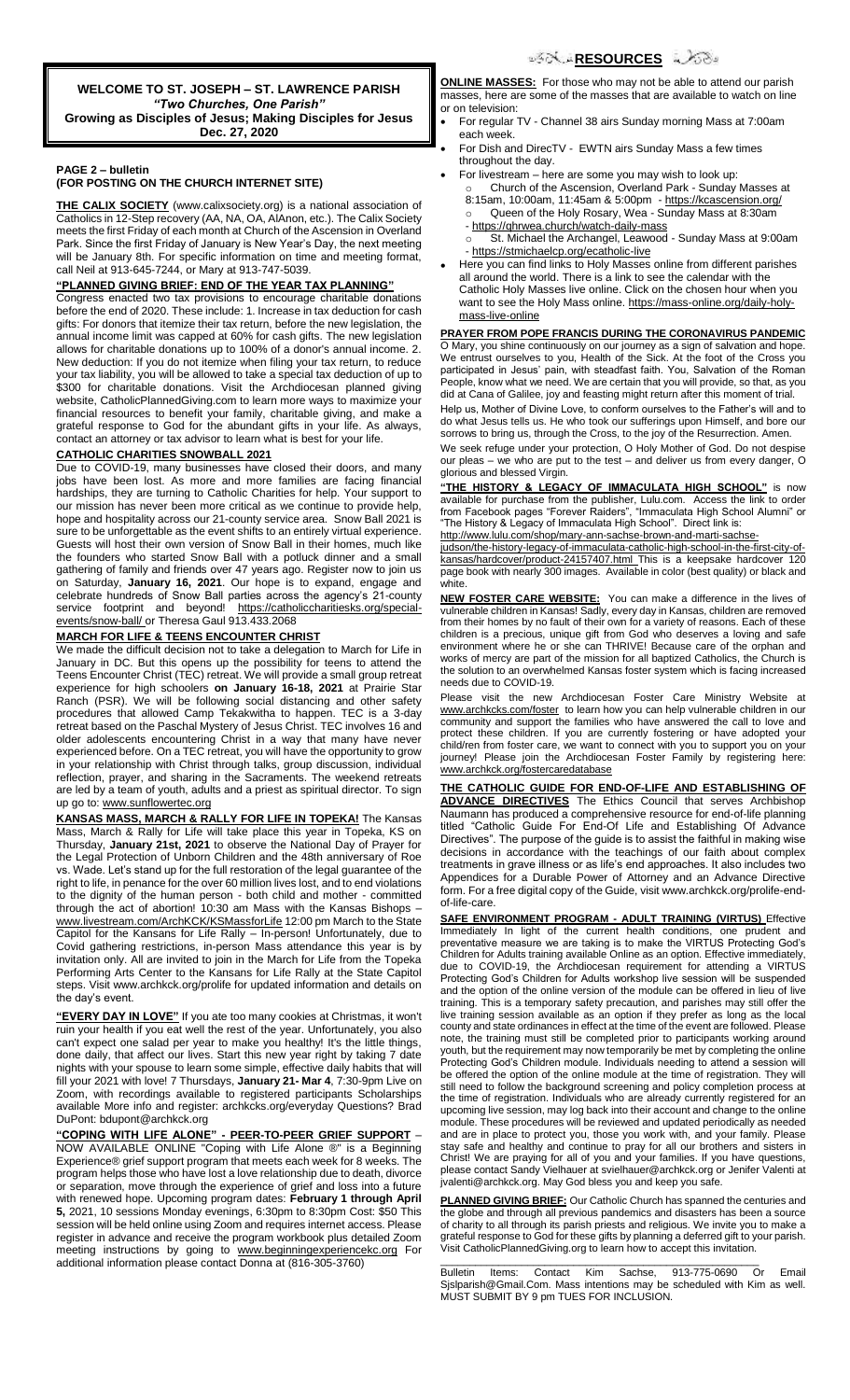## Homily for Christmas Midnight mass, Year B (12/24/2020)

Texts:

First Reading. Isaiah 9:1-6.

Second Reading. Titus 2:11-14.

Third Reading. Luke 2:1-14.

Theme: Rejoice, Christ the Savior of the world is born.

Congregation: St. Joseph of the Valley- St. Lawrence Parish, Easton/ Kansas.

Dear Brothers and Sisters.

We have come to celebrate one of the most important feasts in our Christian calendar. Unfortunately, it is also one of the most commercialized even to the point of losing its spiritual significance. We need to recapture the spirit of Christmas in the midst of this banal distraction as well as in the critical context of our lived faith experience.

Christmas is god coming to us in human form and showing us that we are loved inherently, abundantly and eternally. The incarnation was not an after-thought of angry God. Jesus was not Plan B as it were, because we had wrecked Plan A. Jesus did not come simply to rescue fallen humanity. He came to reveal the fullness of god's Love for us and for all creation. This means that in the incarnation, the depth of God's love is made known and we are the recipients of that love. Therefore, no matter who we are: male or female, black or white, straight or gay, rich or poor, high or low, citizen or refugee et cetera, God's love embraces us all without exception.

Christmas shows God to be a boundary breaker. In Jesus, God surrendered his own status and entered the created world. Paul says Jesus humbled himself by taking the form of a servant, and being found in our human condition, He humbled himself even more by accepting death on the cross. In the incarnation, God abandoned His own security in order to show us the depth of his love. Christmas teaches us about the love that dares to risk for the sake of the beloved. This pattern continued in his life and ministry.

Jesus constantly went beyond the borders of every kind and reached out to those at the margins of society as well as those considered outsiders. In so doing, he invited us to step beyond our fears, to expand our capacity for love and to break down the barriers of division and exclusion.

Our Holy Father, Pope Francis has challenged us not to cling to our security, not to remain behind locked doors of our comfort and fear of change. He encourages us to be on mission. The Church at its best is the church in journey with others, sharing our treasures of the Gospel. It is the Church willing to suffer with others, willing as he said to be bruised and hurt, because it has been out in the streets with them. The Church is not an enclosure for the virtuous and the privileged. It is a field hospital for the sick and the wounded.

My dear friends,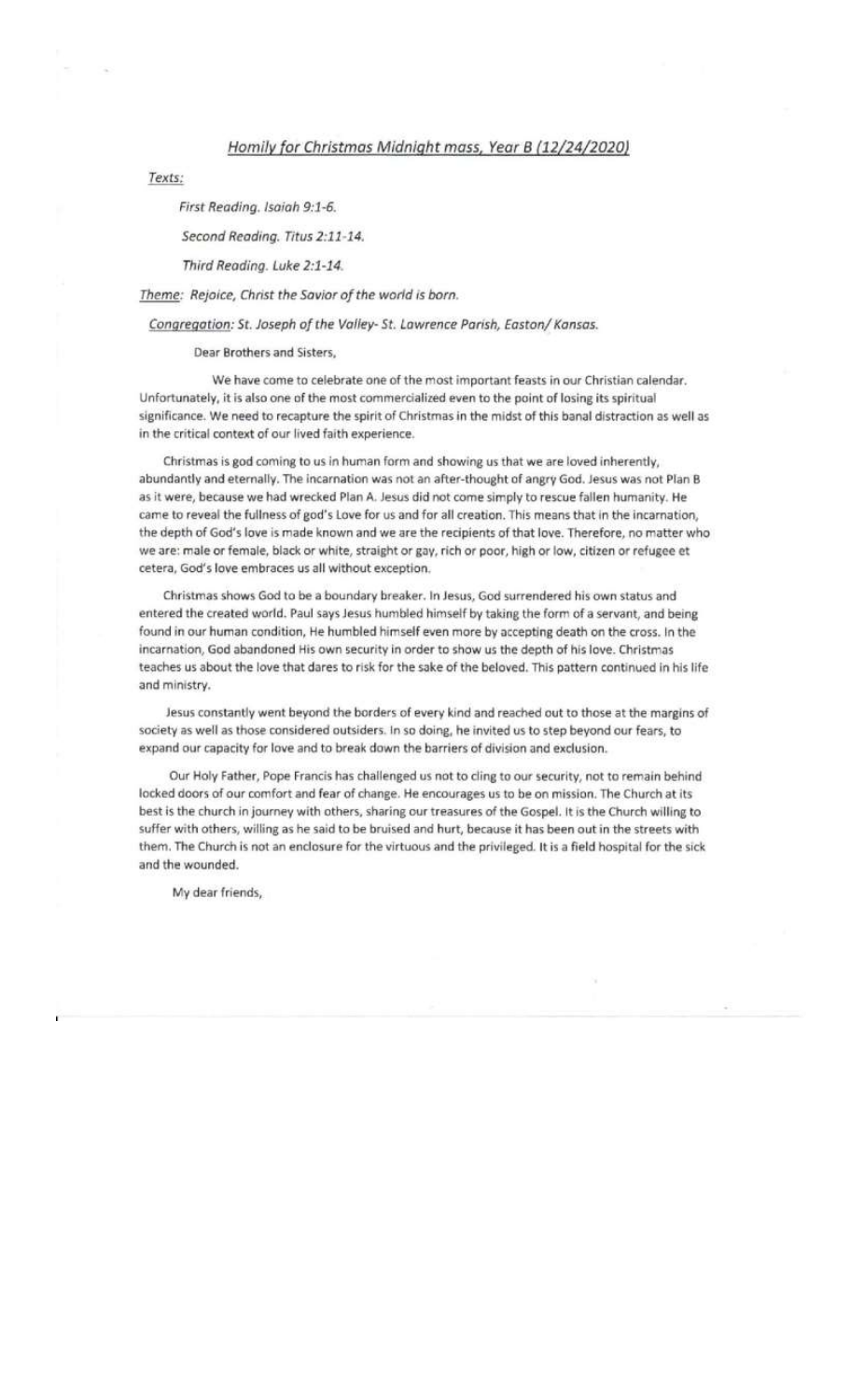As God abandoned his own security in order to be with us, so must we have the courage to leave our comfort zones and discover the presence, the beauty, the love of god in unfamiliar or even disordered places, in the margins and the shadows of life. If Jesus was born in a manger and surrounded by lowly people, then we must discover him again in the unlikely situations and people

Like Mary and Joseph who contemplated Christ born homeless and rejected, we can learn to recognize the same Christ who does not find welcome and hospitality on our shores, the same Christ who does not find a room in people's hearts. We cannot worship the Christ child in truth without embracing the most vulnerable.

As we pray for wisdom and courage in aligning the church culture and praxis to Christ's Kingdom vision, let us not be afraid to embrace the journey of self-emptying and downward mobility. We must die to the old ways of being church which is steeped in a culture of clerical power, dominance and upward mobility. We must commit ourselves anew to Christlike model of humility, inclusivity, compassion and powerlessness. Only then can the church be not simply a safe and healthy environment for the vulnerable but also an authentic sign of God's presence.

Tonight, we rejoice at the birth of the Emmanuel, the God who is with us. Let us pattern our lives on the incarnational journey from security to boldness, from wanting certainty to learning to live in vulnerable trust, from protecting our status to opening our hearts to those who are on the edges of society and the church. May we who receive the depth of God's love and mercy learn a radical new way of seeing, acting , and relating to all with the mind and heart of Christ.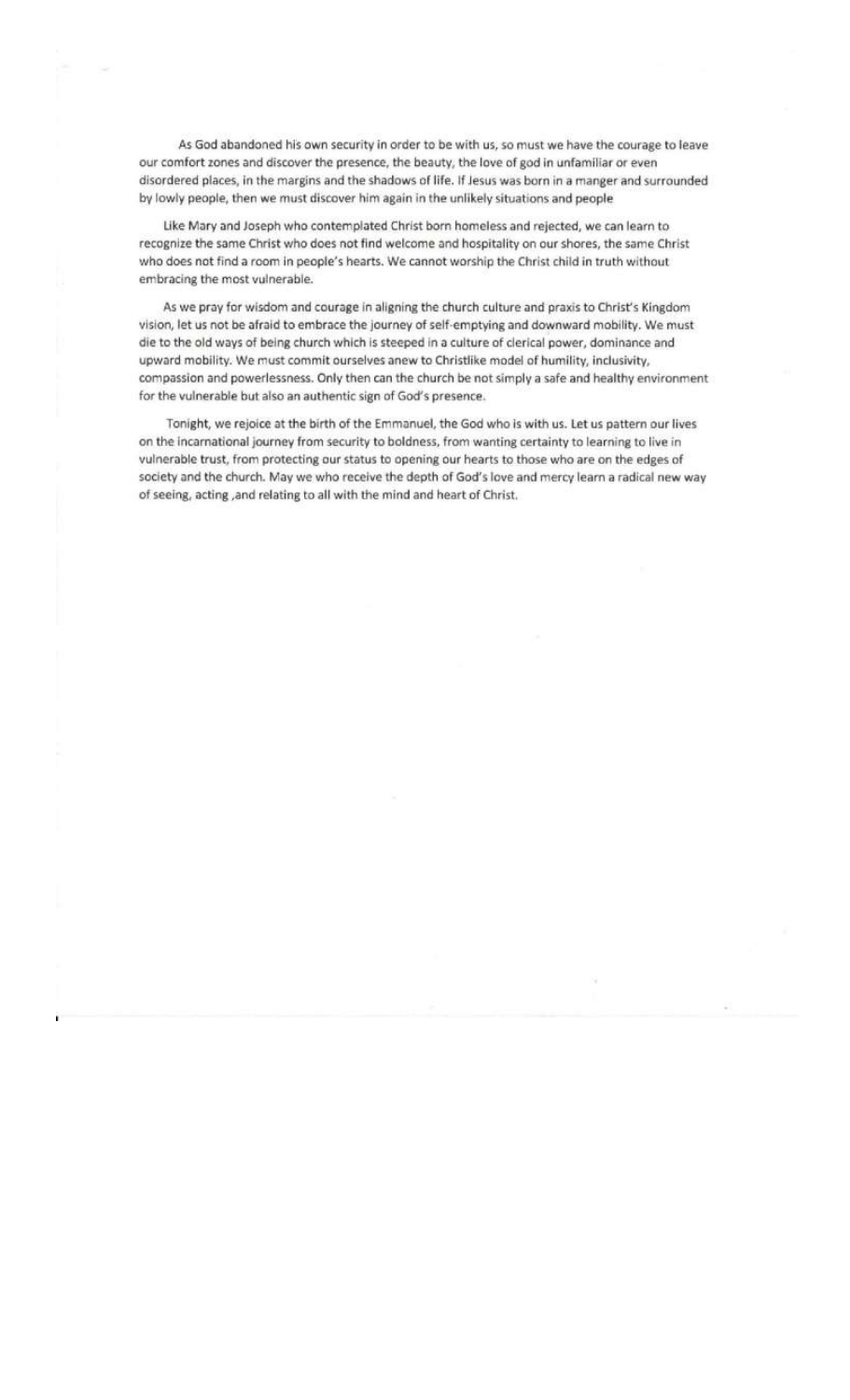# Homily for Christmas Day, Year B (12/25/2020)

Texts:

First Reading. Isaiah 52:7-10.

Second Reading. Heb 1:1-6.

Third Reading. John 1:1-18.

Theme: Behold, The Word Is Among Us!

### Congregation: St. Joseph of the Valley- St. Lawrence Parish, Easton/ Kansas

Today is Christmas day, the day we have long waited and prepared for. Christmas is a milestone in the history of our salvation. So, it is wonderful to know that God is with us. The central message of today's celebration is the incarnation of Jesus Christ. Therefore, we have every reason to be happy because, the prince of peace is born.

Our first reading from Isaiah finds its sphere of accomplishment in the birth, ministry and life of Christ. Isaiah proclaims: "Hoe beautiful on the mountain are the feet of the one who brings the Good News." Indeed, the Good News himself is among us. The onus now lies on us to spread it. It is the good news of love, peace, hope, happiness and salvation.

Therefore, all who have waited faithfully, patiently, and vigilantly must shout for joy because God is with us. Hence, Isaiah calls us to celebrate Emmanuel, God with us. It is a call to adore and worship the new born king. It is a call to be joyful and to spread the good news.

In our second reading, The letter to the Hebrews captures, and presents what God did for us today in a spectacular manner: God spoke to our ancestors through the prophets, but in our own time ..he has spoken to us through the son...He is the radiant light of God's glory and a perfect copy of his nature..." The letter to the Hebrews simply means that God has fulfilled the promise he made by revealing the hidden mystery of salvation to us.

Today, revelation has reached its climax. The hidden mystery of the old covenant has been revealed in the word made flesh. Therefore, we need no further revelation, because, God has revealed himself fully in Christ, the radiant light of the father's glory.